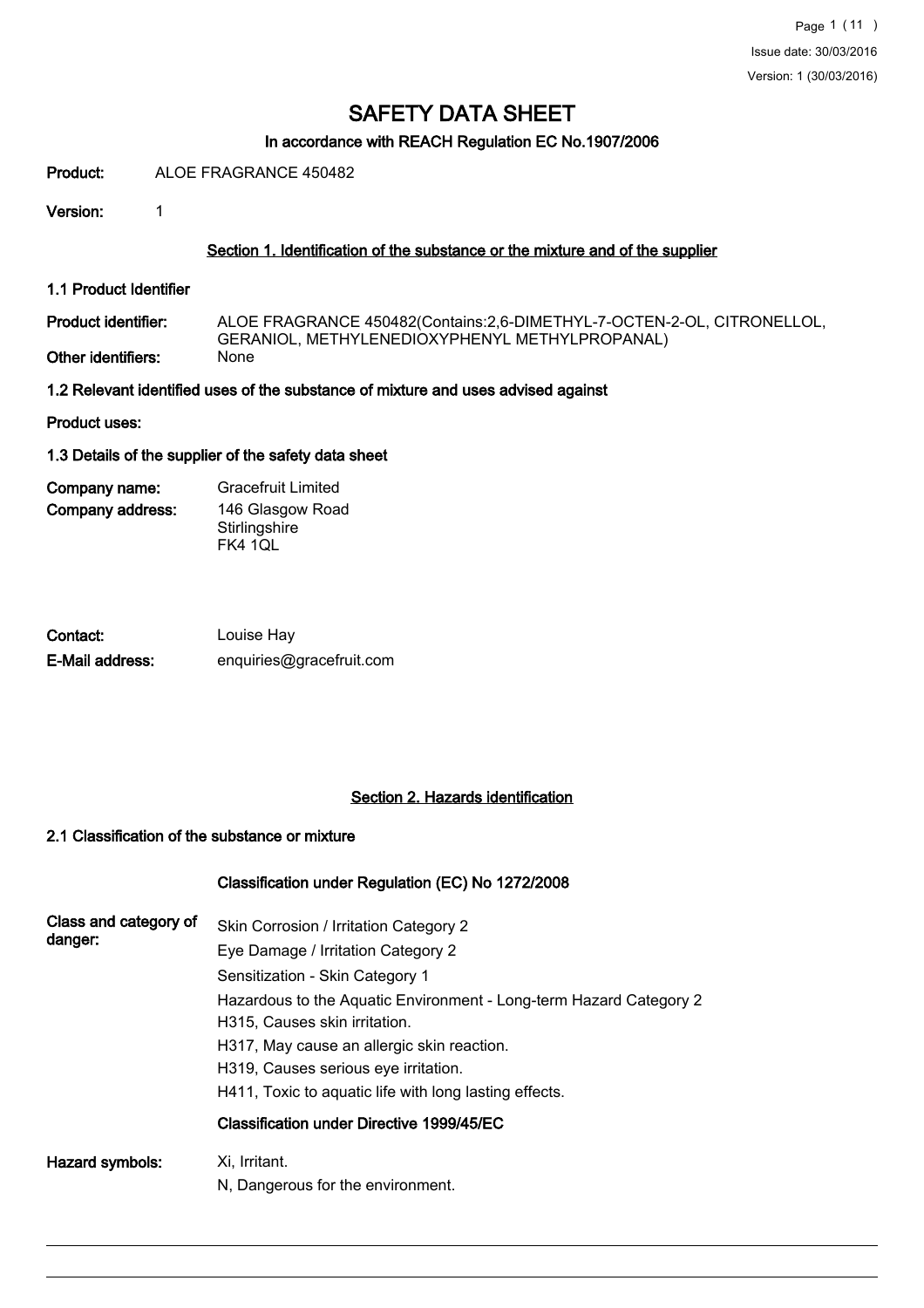# In accordance with REACH Regulation EC No.1907/2006

| Product:                     | ALOE FRAGRANCE 450482                                                                                                                                                                                                                                                                                                                                                                                                                                                                                                                                                                                                                                                                                                                                                                                                                                                                |
|------------------------------|--------------------------------------------------------------------------------------------------------------------------------------------------------------------------------------------------------------------------------------------------------------------------------------------------------------------------------------------------------------------------------------------------------------------------------------------------------------------------------------------------------------------------------------------------------------------------------------------------------------------------------------------------------------------------------------------------------------------------------------------------------------------------------------------------------------------------------------------------------------------------------------|
| Version:                     | 1                                                                                                                                                                                                                                                                                                                                                                                                                                                                                                                                                                                                                                                                                                                                                                                                                                                                                    |
| <b>Risk phrases:</b>         | R43, May cause sensitisation by skin contact.<br>R36/38, Irritating to eyes and skin.<br>R51/53, Toxic to aquatic organisms, may cause long-term adverse effects in the aquatic<br>environment.                                                                                                                                                                                                                                                                                                                                                                                                                                                                                                                                                                                                                                                                                      |
| 2.2 Label elements           |                                                                                                                                                                                                                                                                                                                                                                                                                                                                                                                                                                                                                                                                                                                                                                                                                                                                                      |
| Signal word:                 | Warning                                                                                                                                                                                                                                                                                                                                                                                                                                                                                                                                                                                                                                                                                                                                                                                                                                                                              |
| <b>Hazard statements:</b>    | H315, Causes skin irritation.<br>H317, May cause an allergic skin reaction.<br>H319, Causes serious eye irritation.<br>H411, Toxic to aquatic life with long lasting effects.                                                                                                                                                                                                                                                                                                                                                                                                                                                                                                                                                                                                                                                                                                        |
| Supplemental<br>Information: | EUH208, Contains UNDECYLENAL, TRANS-ROSE KETONE-1, ALLYLANISOLE,<br>HELIOTROPINE, TETRAMETHYL ACETYLOCTAHYDRONAPHTHALENES, D-LIMONENE,<br>EUCALYPTOL, CARVONE, ROSE KETONE-4, 2,4-DIMETHYL-3-CYCLOHEXENE<br>CARBOXALDEHYDE. May produce an allergic reaction.                                                                                                                                                                                                                                                                                                                                                                                                                                                                                                                                                                                                                        |
| Precautionary<br>statements: | P261, Avoid breathing vapour or dust.<br>P264, Wash hands and other contacted skin thoroughly after handling.<br>P272, Contaminated work clothing should not be allowed out of the workplace.<br>P273, Avoid release to the environment.<br>P280, Wear protective gloves/eye protection/face protection.<br>P302/352, IF ON SKIN: Wash with plenty of soap and water.<br>P305/351/338, IF IN EYES: Rinse cautiously with water for several minutes. Remove contact<br>lenses, if present and easy to do. Continue rinsing.<br>P333/313, If skin irritation or rash occurs: Get medical advice/attention.<br>P337/313, If eye irritation persists: Get medical advice/attention.<br>P362, Take off contaminated clothing and wash before reuse.<br>P391, Collect spillage.<br>P501, Dispose of contents/container to approved disposal site, in accordance with local<br>regulations. |
| Pictograms:                  |                                                                                                                                                                                                                                                                                                                                                                                                                                                                                                                                                                                                                                                                                                                                                                                                                                                                                      |

Other hazards: None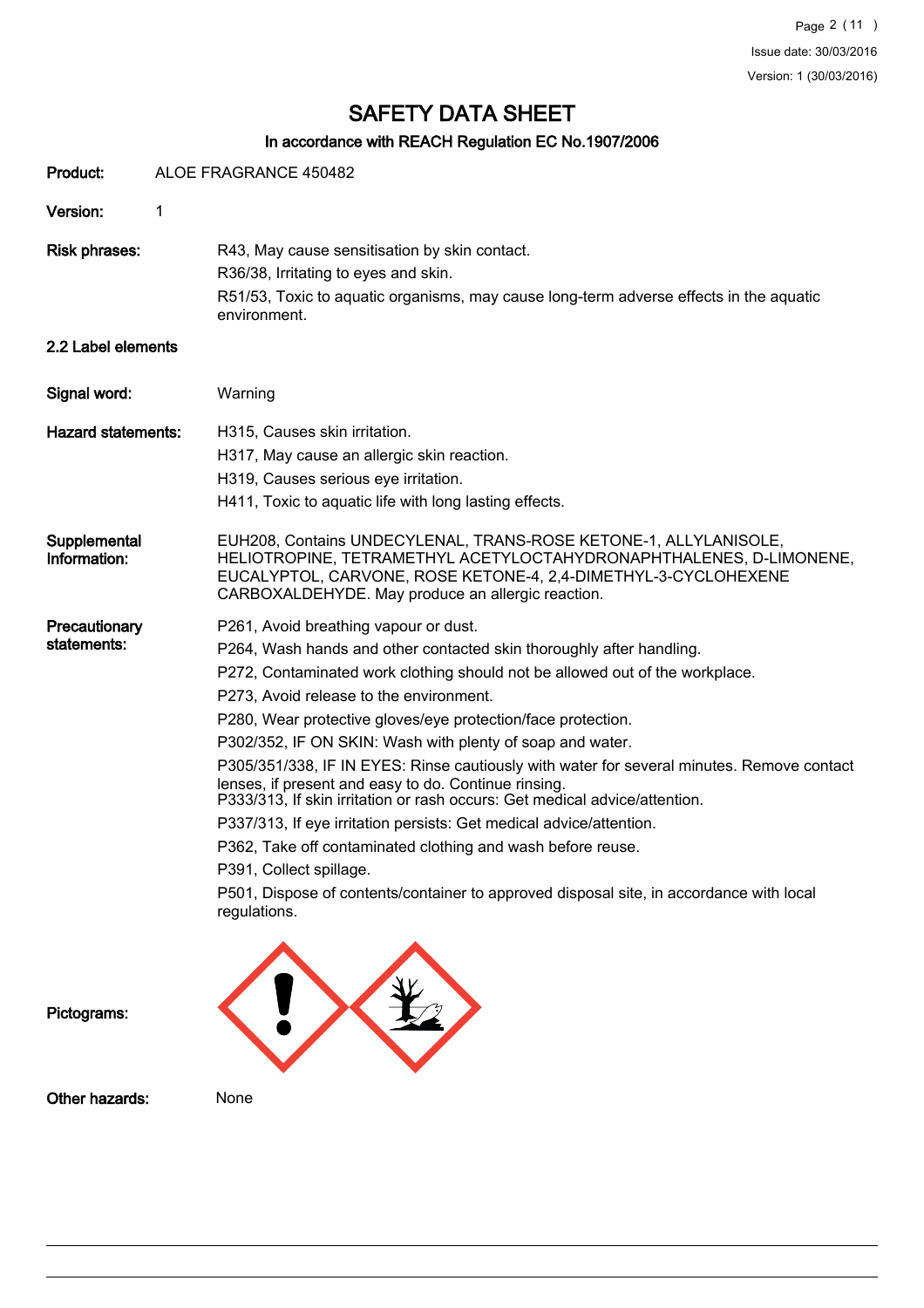# In accordance with REACH Regulation EC No.1907/2006

Product: ALOE FRAGRANCE 450482

Version: 1

# Section 3. Composition / information on ingredients

## 3.2 Mixtures

#### Contains:

| <b>REACH Registration</b><br>Name<br>CAS<br>No. | % | Classification for (DSD) Classification for (CLP)<br>67/548/EEC | 1272/2008 |
|-------------------------------------------------|---|-----------------------------------------------------------------|-----------|
|-------------------------------------------------|---|-----------------------------------------------------------------|-----------|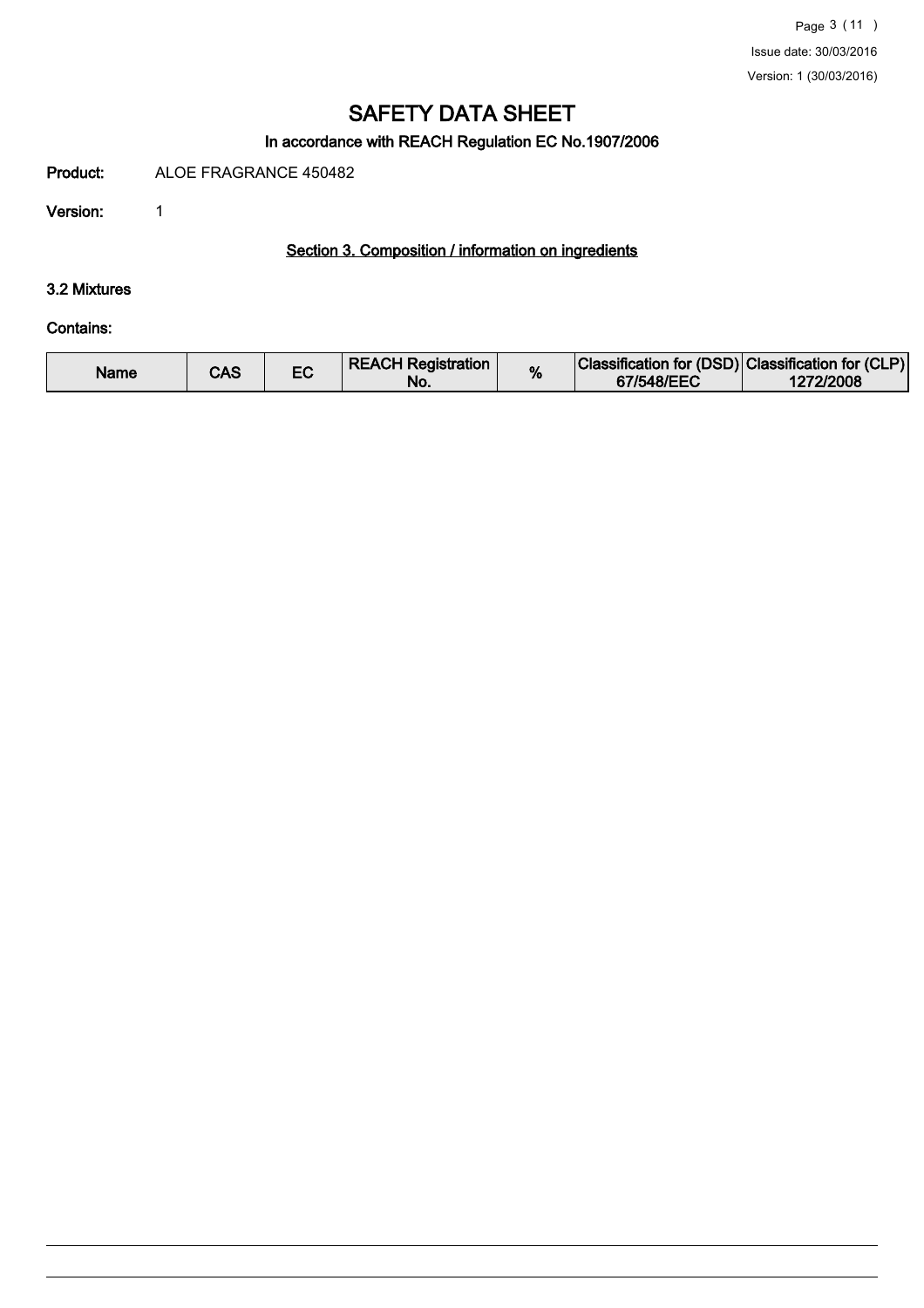Page 4 (11 ) Issue date: 30/03/2016 Version: 1 (30/03/2016)

# SAFETY DATA SHEET

# In accordance with REACH Regulation EC No.1907/2006

# Product: ALOE FRAGRANCE 450482

### Version: 1

| 2,6-DIMETHYL-7-<br>OCTEN-2-OL                                       | 18479-58-8     | 242-362-4 | 01-2119457274-37      | 15-<20%     | Xi ; R36/38                      | SCI 2-EDI 2;H315-H319,-                                             |
|---------------------------------------------------------------------|----------------|-----------|-----------------------|-------------|----------------------------------|---------------------------------------------------------------------|
| <b>LINALOOL</b>                                                     | 78-70-6        | 201-134-4 | 01-2119474016-42      | $10 - 15%$  | Xi ; R36/38                      | SCI 2-EDI 2:H315-H319,-                                             |
| PHENETHYL<br><b>ALCOHOL</b>                                         | $60 - 12 - 8$  | 200-456-2 |                       | $5 - 10%$   | Xn; R22-R36                      | ATO 4-EDI 2; H302-H319,-                                            |
| <b>CITRONELLOL</b>                                                  | 106-22-9       | 203-375-0 | 01-2119453995-23      | $5 - 10%$   | Xi : R43-R36/38                  | SCI 2-EDI 2-SS 1B;H315-<br>H317-H319,-                              |
| <b>DIMETHYLBENZYL</b><br><b>CARBINYL ACETATE</b>                    | 151-05-3       | 205-781-3 |                       | $5 - 10%$   | $-$ ; R52/53                     | EH C3;H412,-                                                        |
| TETRAHYDRO-<br>METHYL-<br>METHYLPROPYL)-<br>PYRAN-4-OL              | 63500-71-0     | 405-040-6 | 01-0000015458-64-xxxx | 5-<10%      | Xi: R36                          | EDI 2;H319,-                                                        |
| AMYL SALICYLATE                                                     | 2050-08-0      | 218-080-2 | 01-2119969444-27      | $3 - 5%$    | Xn-N; R22-R50/53                 | ATO 4-EH A1-EH C1;<br>H302-H410,-                                   |
| <b>BENZYL ACETATE</b>                                               | $140 - 11 - 4$ | 205-399-7 |                       | $3 - 5%$    | $-$ ; $-$                        | EH C3:H412,-                                                        |
| <b>ETHYLENE</b><br><b>BRASSYLATE</b>                                | 105-95-3       | 203-347-8 |                       | $3 - 5%$    | N; R51/53                        | $\texttt{-}\texttt{;=},\texttt{-}$                                  |
| <b>HELIOTROPINE</b>                                                 | 120-57-0       | 204-409-7 |                       | $3 - 5%$    | Xi ; R43                         | SS 1B; H317,-                                                       |
| <b>METHYLENEDIOXYP</b><br><b>HENYL</b><br>METHYLPROPANAL            | 1205-17-0      | 214-881-6 |                       | $3 - 5%$    | Xi-N; R43-R51/53                 | SS 1B-EH C2; H317-H411,-                                            |
| <b>D-LIMONENE</b>                                                   | 5989-27-5      | 227-813-5 |                       | $1 - 3%$    | Xn-N; R10-R38-R43-R65-<br>R50/53 | FL 3-SCI 2-SS 1B-AH 1-EH<br>A1-EH C1:H226-H304-<br>H315-H317-H410,- |
| <b>LINALYL ACETATE</b>                                              | 115-95-7       | 204-116-4 | 01-2119454789-19      | $1 - 3%$    | Xi ; R36/38                      | SCI 2-EDI 2;H315-H319,-                                             |
| PENTAMETHYLCYCL<br>OPENT-3-ENE-<br><b>BUTANOL</b>                   | 65113-99-7     | 265-453-0 | 01-2119975588-15      | $1 - 3%$    | Xi-N; R36-R51/53                 | EDI 2-EH C2;H319-H411,-                                             |
| BETA-IONONE                                                         | 14901-07-6     | 238-969-9 |                       | $1 - 3%$    | N; R51/53                        | EH C2;H411,-                                                        |
| <b>TETRAMETHYL</b><br><b>ACETYLOCTAHYDR</b><br><b>ONAPHTHALENES</b> | 54464-57-2     | 259-174-3 |                       | $1 - 3%$    | Xi-N; R38-R43-R50/53             | SCI 2-SS 1B-EH C1;H315-<br>H317-H410,-                              |
| CIS-3-HEXENYL<br>SALICYLATE                                         | 65405-77-8     | 265-745-8 |                       | $1 - 3%$    | $N$ ; R50/53                     | EH A1-EH C1; H410,-                                                 |
| METHYL DECENOL                                                      | 81782-77-6     | 279-815-0 | 01-2119983528-21      | $0.1 - 1\%$ | N; R50/53                        | EH A1;H400,-                                                        |
| 2.4-DIMETHYL-3-<br>CYCLOHEXENE<br>CARBOXALDEHYDE                    | 68039-49-6     | 268-264-1 |                       | $0.1 - 1\%$ | Xi-N; R38-R43-R51/53             | SCI 2-SS 1B-EH C2;H315-<br>H317-H411,-                              |
| ALLYLANISOLE                                                        | 140-67-0       | 205-427-8 |                       | $0.1 - 1\%$ | Xn: R22-R40-R43-R68              | ATO 4-SS 1B-MUT 2-CAR<br>2;H302-H317-H341-H351,-                    |
| <b>EUCALYPTOL</b>                                                   | 470-82-6       | 207-431-5 |                       | $0.1 - 1\%$ | Xi : R10-R43                     | FL 3-SS 1B; H226-H317,-                                             |
| <b>UNDECYLENAL</b>                                                  | 112-45-8       | 203-973-1 |                       | $0.1 - 1\%$ | Xi: R43-R36/38-R52/53            | SCI 2-EDI 2-SS 1B-EH C3;<br>H315-H317-H319-H412,-                   |
| TRANS-ROSE<br>KETONE-1                                              | 24720-09-0     | 246-430-4 |                       | $0.1 - 1\%$ | Xn; R22-R43                      | ATO 4-SS 1B; H302-H317,-                                            |
| <b>GERANIOL</b>                                                     | 106-24-1       | 203-377-1 |                       | $0.1 - 1\%$ | Xi: R38-R41-R43                  | SCI 2-EDI 1-SS 1:H315-<br>H317-H318,-                               |
| CARVONE                                                             | 6485-40-1      | 229-352-5 |                       | $0.1 - 1\%$ | Xi : R43                         | SS 1B; H317,-                                                       |
| ALPHA-PINENES                                                       | 80-56-8        | 201-291-9 |                       | $< 0.1\%$   | Xn-N; R10-R38-R43-R65-<br>R50/53 | FL 3-SCI 2-SS 1B-AH 1-EH<br>A1-EH C1;H226-H304-<br>H315-H317-H410,- |
| <b>MYRCENE</b>                                                      | 123-35-3       | 204-622-5 |                       | < 0.1%      | Xn: R10-R65-R36/38               | FL 3-SCI 2-EDI 2-AH 1;<br>H226-H304-H315-H319,-                     |
| <b>BETA-PINENES</b>                                                 | 127-91-3       | 204-872-5 |                       | < 0.1%      | Xn-N; R10-R38-R43-R65-<br>R50/53 | FL 3-SCI 2-SS 1B-AH 1-EH<br>A1-EH C1;H226-H304-<br>H315-H317-H410,- |
| <b>L-LIMONENE</b>                                                   | 5989-54-8      | 227-815-6 |                       | $< 0.1\%$   | Xn-N; R10-R38-R43-R65-<br>R50/53 | FL 3-SCI 2-SS 1B-AH 1-EH<br>A1-EH C1;H226-H304-<br>H315-H317-H410,- |
| BETA-<br>CARYOPHYLLENE                                              | 87-44-5        | 201-746-1 |                       | < 0.1%      | Xn; R65                          | AH 1;H304,-                                                         |
| <b>ROSE KETONE-4</b>                                                | 23696-85-7     | 245-833-2 |                       | $< 0.1\%$   | Xi-N; R43-R51/53                 | SS 1A-EH C2; H317-H411,-                                            |
| <b>GAMMA-TERPINENE</b>                                              | 99-85-4        | 202-794-6 |                       | $< 0.1\%$   | Xn; R10-R65                      | FL 3-AH 1;H226-H304,-                                               |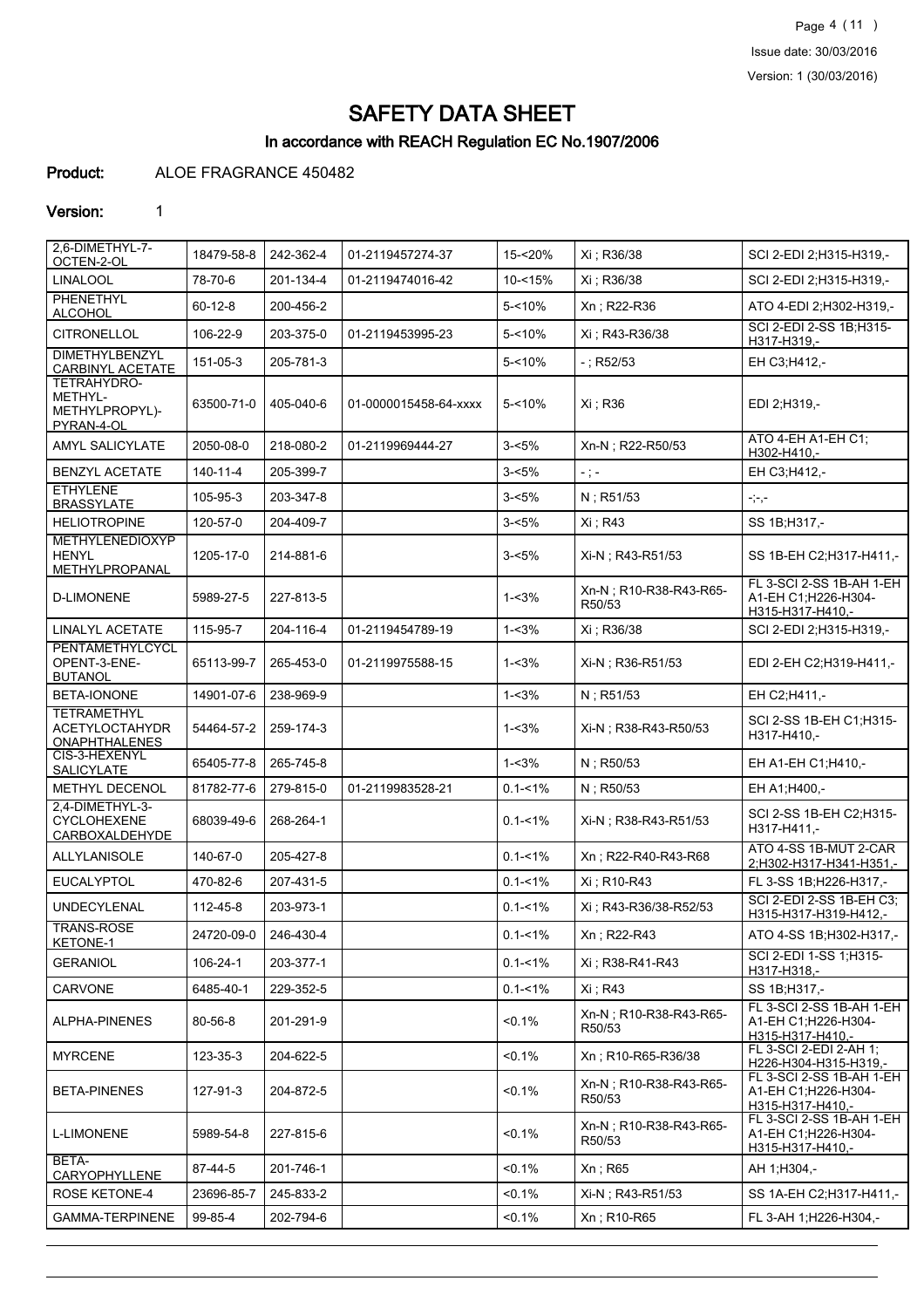# In accordance with REACH Regulation EC No.1907/2006

Product: ALOE FRAGRANCE 450482

#### Version: 1

| I P-CYMENE    | 99-87-6  | 202-796-7 | < 0.1% | Xn-N: R10-R65-R51/53  | FL 3-AH 1-EH C2:H226-<br>H304-H411-         |
|---------------|----------|-----------|--------|-----------------------|---------------------------------------------|
| I TERPINOLENE | 586-62-9 | 209-578-0 | < 0.1% | Xn-N : R43-R65-R50/53 | SS 1B-AH 1-EH A1-EH C1:<br>H304-H317-H410.- |

Substances with Community workplace exposure limits, not listed above:

| <b>Name</b>                       | CAS      | EC        | %           |
|-----------------------------------|----------|-----------|-------------|
| BHT (BUTYLATED<br>HYDROXYTOLUENE) | 128-37-0 | 204-881-4 | $< 0.001\%$ |
| DIETHYL PHTHALATE                 | 84-66-2  | 201-550-6 | 3.51%       |

Substances that are persistent, bioaccumulative and toxic or very persistent and very bioaccumulative, greater than 0.1%:

Not Applicable

### Section 4. First-aid measures

### 4.1 Description of first aid measures

IF ON SKIN: Wash with plenty of soap and water.

IF IN EYES: Rinse cautiously with water for several minutes. Remove contact lenses, if present and easy to do. Continue rinsing.

#### 4.2 Most important symptoms and effects, both acute and delayed

Causes skin irritation. May cause an allergic skin reaction.

Causes serious eye irritation.

# 4.3 Indication of any immediate medical attention and special treatment needed

None expected, see Section 4.1 for further information.

# SECTION 5: Firefighting measures

#### 5.1 Extinguishing media

Suitable media: Carbon dioxide, Dry chemical, Foam.

# 5.2 Special hazards arising from the substance or mixture

In case of fire, may be liberated: Carbon monoxide, Unidentified organic compounds.

# 5.3 Advice for fire fighters:

In case of insufficient ventilation, wear suitable respiratory equipment.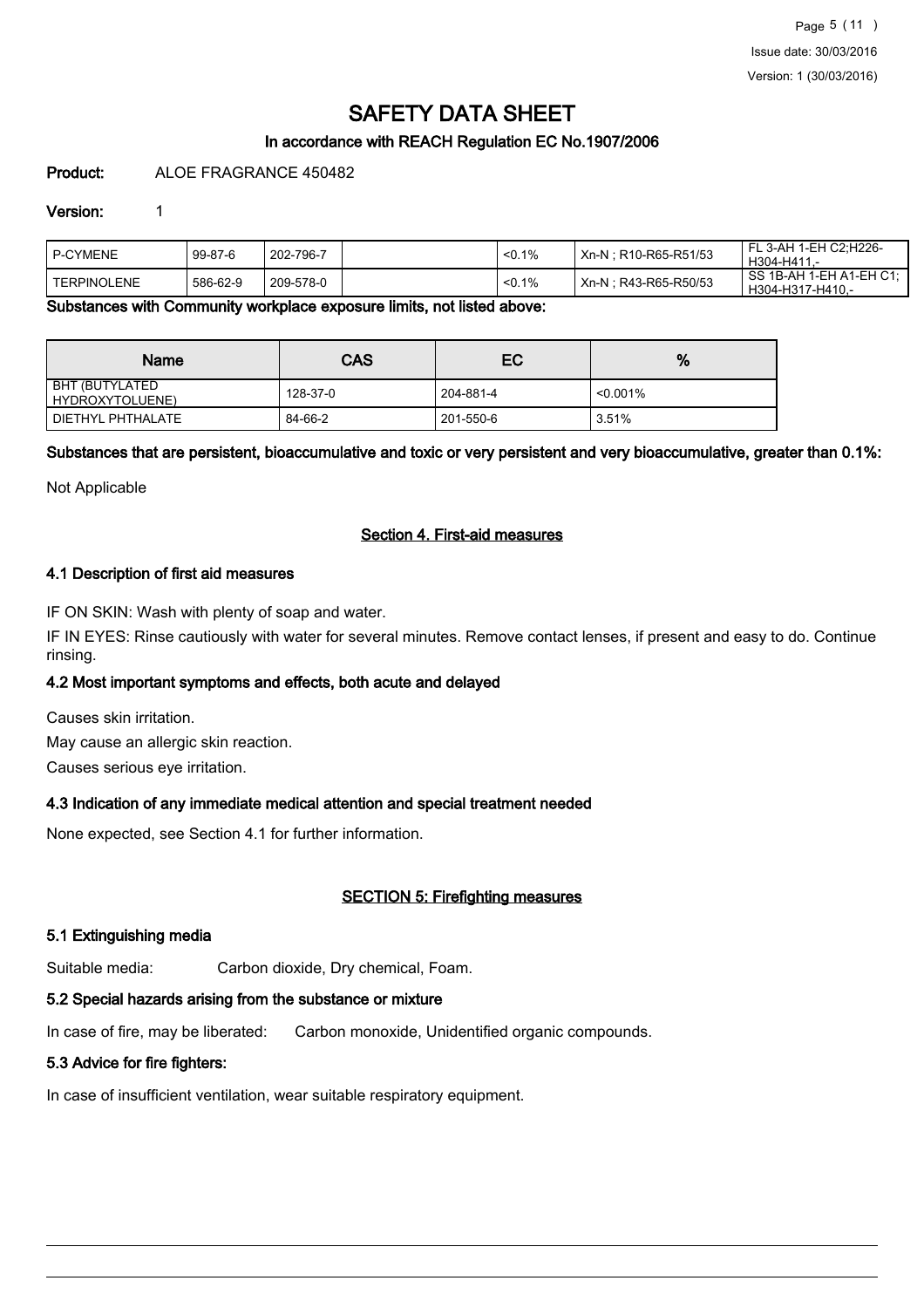# In accordance with REACH Regulation EC No.1907/2006

Product: ALOE FRAGRANCE 450482

Version: 1

#### Section 6. Accidental release measures

#### 6.1 Personal precautions, protective equipment and emergency procedures:

Avoid inhalation. Avoid contact with skin and eyes. See protective measures under Section 7 and 8.

### 6.2 Environmental precautions:

Keep away from drains, surface and ground water, and soil.

### 6.3 Methods and material for containment and cleaning up:

Remove ignition sources. Provide adequate ventilation. Avoid excessive inhalation of vapours. Contain spillage immediately by use of sand or inert powder. Dispose of according to local regulations.

# 6.4 Reference to other sections:

Also refer to sections 8 and 13.

# Section 7. Handling and storage

#### 7.1 Precautions for safe handling:

Keep away from heat, sparks, open flames and hot surfaces. - No smoking. Use personal protective equipment as required. Use in accordance with good manufacturing and industrial hygiene practices. Use in areas with adequate ventilation Do not eat, drink or smoke when using this product.

# 7.2 Conditions for safe storage, including any incompatibilities:

Store in a well-ventilated place. Keep container tightly closed. Keep cool. Ground/bond container and receiving equipment. Use explosion-proof electrical, ventilating and lighting equipment. Use only non-sparking tools. Take precautionary measures against static discharge.

# 7.3 Specific end use(s):

Use in accordance with good manufacturing and industrial hygiene practices.

# Section 8. Exposure controls/personal protection

#### 8.1 Control parameters

#### Workplace exposure limits:

| Ingredient                         | <b>CAS</b> | EC                                                        | <b>Description</b>                                         | ppm | mg/m <sup>3</sup>        | Reference           |
|------------------------------------|------------|-----------------------------------------------------------|------------------------------------------------------------|-----|--------------------------|---------------------|
| <b>BHT (BUTYLATED)</b><br>128-37-0 | 204-881-   | Long-term exposure limit (8-hour<br>TWA reference period) |                                                            | 10  | UK EH40 Oct<br>2007      |                     |
| HYDROXYTOLUENE)                    |            |                                                           | Short-term exposure limit (15-<br>minute reference period) |     | $\overline{\phantom{0}}$ | UK EH40 Oct<br>2007 |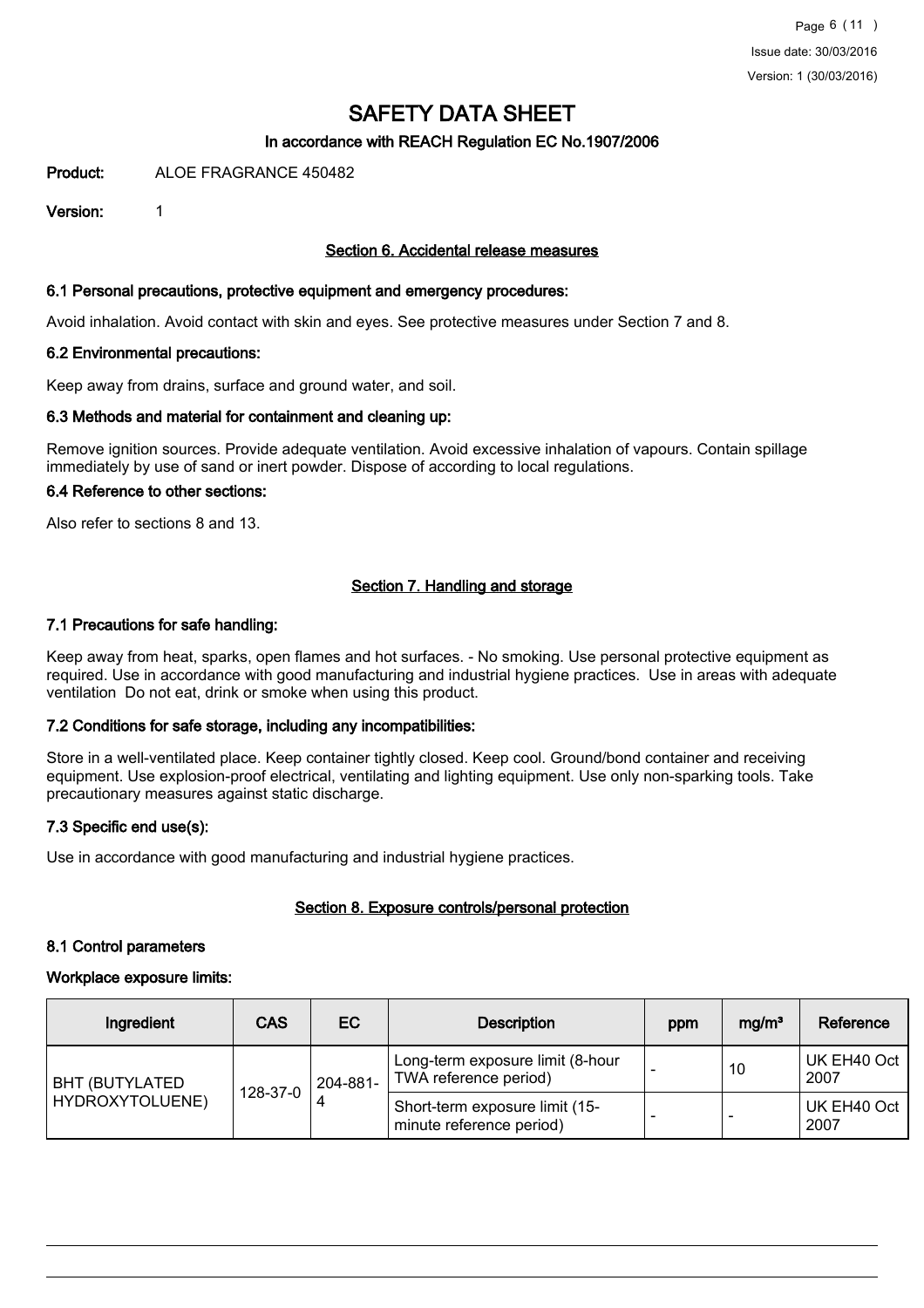# In accordance with REACH Regulation EC No.1907/2006

Product: ALOE FRAGRANCE 450482

#### Version: 1

|                   |         | 201-550- | Long-term exposure limit (8-hour<br>TWA reference period)  | O  | UK EH40 Oct<br>2007 |
|-------------------|---------|----------|------------------------------------------------------------|----|---------------------|
| DIETHYL PHTHALATE | 84-66-2 |          | Short-term exposure limit (15-<br>minute reference period) | 10 | UK EH40 Oct<br>2007 |

### 8.2 Exposure Controls

### Eye / Skin Protection

Wear protective gloves/eye protection/face protection

# Respiratory Protection

Ensure adequate and ongoing ventilation is maintained in order to prevent build up of excessive vapour and to ensure occupational exposure limits are adhered to. If appropriate, and depending on your patterns and volumes of use, the following engineering controls may be required as additional protective measures: a) Isolate mixing rooms and other areas where this material is used or openly handled. Maintain these areas under negative air pressure relative to the rest of the plant. b) Employ the use of Personal protective equipment - an approved, properly fitted respirator with organic vapour cartridges or canisters and particulate filters. c) Use local exhaust ventilation around open tanks and other open sources of potential exposures in order to avoid excessive inhalation, including places where this material is openly weighed or measured. In addition, use general dilution ventilation of the work area to eliminate or reduce possible worker exposures. d) Use closed systems for transferring and processing this material.

Also refer to Sections 2 and 7.

# Section 9. Physical and chemical properties

# 9.1 Information on basic physical and chemical properties

| Appearance:                    | Not determined |
|--------------------------------|----------------|
| Odour:                         | Not determined |
| pH:                            | Not determined |
| Initial boiling point / range: | Not determined |
| Flash point:                   | 79 °C          |
| Vapour pressure:               | Not determined |
| Relative density:              | Not determined |
| Solubility(ies):               | Not determined |
| 9.2 Other information:         | None available |

# Section 10. Stability and reactivity

# 10.1 Reactivity:

Presents no significant reactivity hazard, by itself or in contact with water.

# 10.2 Chemical stability:

Good stability under normal storage conditions.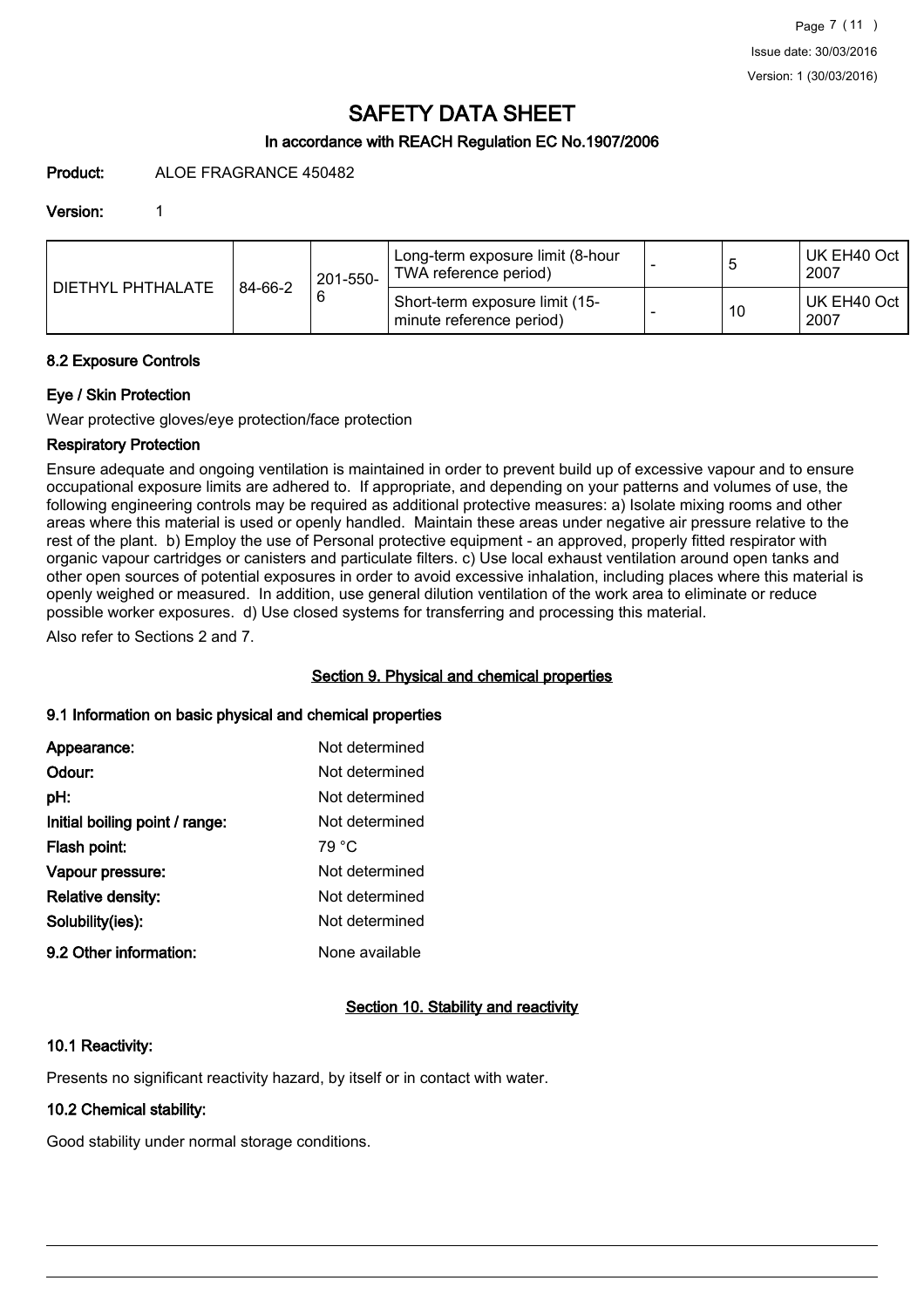# In accordance with REACH Regulation EC No.1907/2006

Product: ALOE FRAGRANCE 450482

Version: 1

## 10.3 Possibility of hazardous reactions:

Not expected under normal conditions of use.

## 10.4 Conditions to avoid:

Avoid extreme heat.

### 10.5 Incompatible materials:

Avoid contact with strong acids, alkalis or oxidising agents.

### 10.6 Hazardous decomposition products:

Not expected.

### Section 11. Toxicological information

### 11.1 Information on toxicological effects

This mixture has not been tested as a whole for health effects. The health effects have been calculated using the methods outlined in Regulation (EC) No 1272/2008 (CLP).

Causes skin irritation.

May cause an allergic skin reaction.

Causes serious eye irritation.

| Assumed Toxicity Value (LD50 or ATE) for Acute Oral Toxicity:       | 4266          |
|---------------------------------------------------------------------|---------------|
| Assumed Toxicity Value (LD50 or ATE) for Acute Dermal Toxicity:     | >5000         |
| Assumed Toxicity Value (LC50 or ATE) for Acute Inhalation Toxicity: | Not Available |
| <b>Inhalation Route:</b>                                            | Not Available |

# Information about hazardous ingredients in the mixture

| Ingredient                  | CAS       | EC        | LD50/ATE Oral | LD50/ATE<br>Dermal | LC50/ATE<br>Inhalation | LC50 Route    |
|-----------------------------|-----------|-----------|---------------|--------------------|------------------------|---------------|
| AMYL SALICYLATE             | 2050-08-0 | 218-080-2 | 2000          | Not available      | Not available          | Not available |
| PHENETHYL<br><b>ALCOHOL</b> | $60-12-8$ | 200-456-2 | 1610          | 2500               | Not available          | Not available |

Refer to Sections 2 and 3 for additional information.

# Section 12. Ecological information

# 12.1 Toxicity:

Toxic to aquatic life with long lasting effects.

| 12.2 Persistence and degradability: | Not available |
|-------------------------------------|---------------|
| 12.3 Bioaccumulative potential:     | Not available |
| 12.4 Mobility in soil:              | Not available |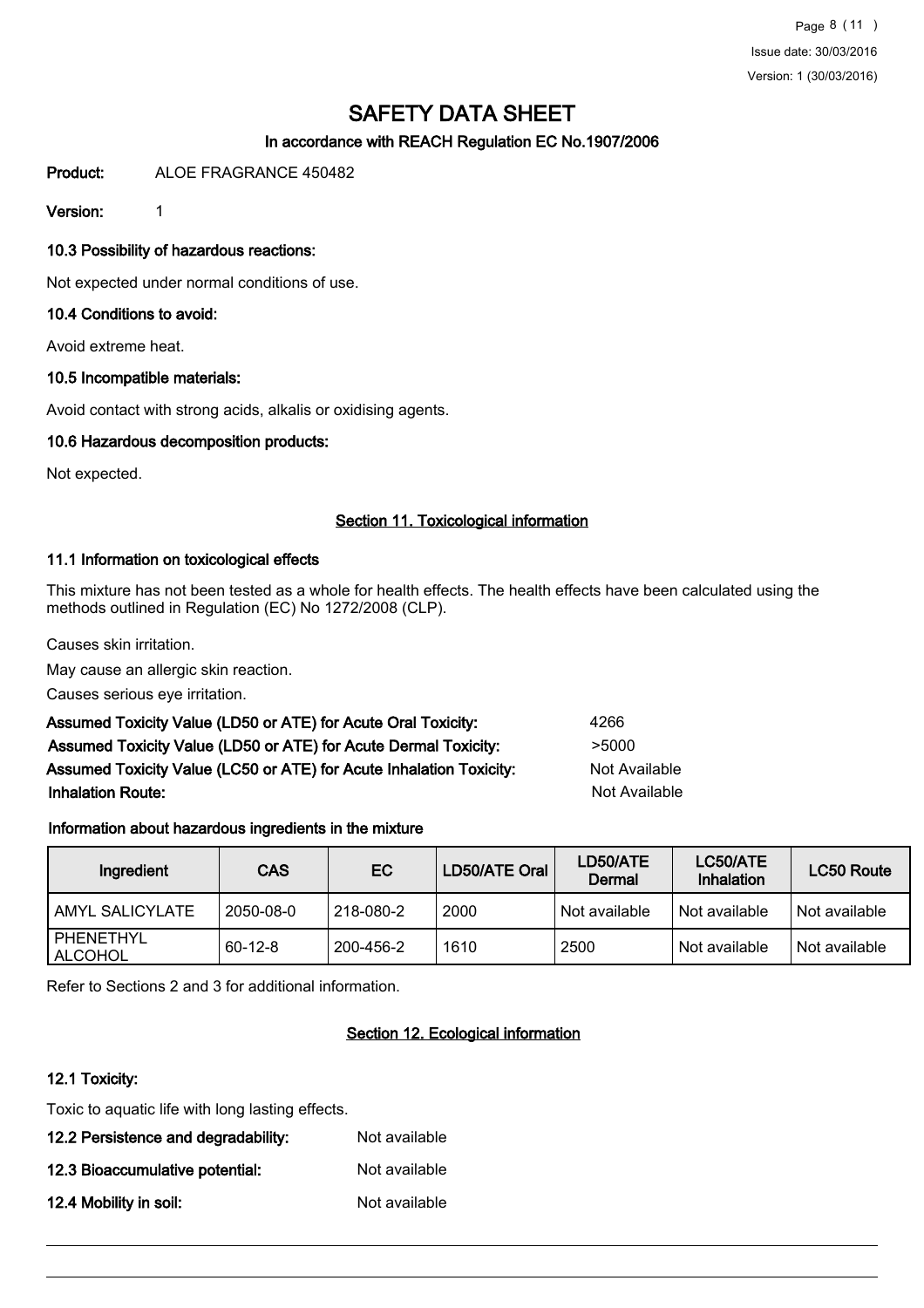# In accordance with REACH Regulation EC No.1907/2006

Product: ALOE FRAGRANCE 450482

Version: 1

#### 12.5 Results of PBT and vPvB assessment:

This substance does not meet the PBT/vPvB criteria of REACH, annex XIII.

12.6 Other adverse effects: Not available

#### Section 13. Disposal considerations

#### 13.1 Waste treatment methods:

Dispose of in accordance with local regulations. Avoid disposing into drainage systems and into the environment. Empty containers should be taken to an approved waste handling site for recycling or disposal.

#### Section 14. Transport information

| 14.1 UN number:                    | UN3082                                                                               |
|------------------------------------|--------------------------------------------------------------------------------------|
| 14.2 UN Proper Shipping Name:      | ENVIRONMENTALLY HAZARDOUS SUBSTANCE, LIQUID, N.O.S.<br>(AMYL SALICYLATE, D-LIMONENE) |
| 14.3 Transport hazard class(es):   | 9                                                                                    |
| Sub Risk:                          |                                                                                      |
| 14.4. Packing Group:               | Ш                                                                                    |
| <b>14.5 Environmental hazards:</b> | This is an environmentally hazardous substance.                                      |
| 14.6 Special precautions for user: | None additional                                                                      |
|                                    | 14.7 Transport in bulk according to Annex II of MARPOL73/78 and the IBC Code:        |

Not applicable

# Section 15. Regulatory information

#### 15.1 Safety, health and environmental regulations/legislation specific for the substance or mixture

None additional

#### 15.2 Chemical Safety Assessment

A Chemical Safety Assessment has not been carried out for this product.

|                                 | Section 16. Other information                                                                 |
|---------------------------------|-----------------------------------------------------------------------------------------------|
| Concentration % Limits:         | EH C2=25.05% EH C3=2.48% EH C4=94.77% SCI 2=24.63% EDI 2=19.<br>25% EDI 2A=19.25% SS 1=13.99% |
| <b>Total Fractional Values:</b> | EH C2=3.99 EH C3=40.36 EH C4=1.06 SCI 2=4.06 EDI 2=5.20 EDI 2A=5.<br>$20$ SS 1=7.15           |
| Key to revisions:               |                                                                                               |
| Not applicable                  |                                                                                               |
| Key to abbreviations:           |                                                                                               |
| Abbreviation                    | Meaning                                                                                       |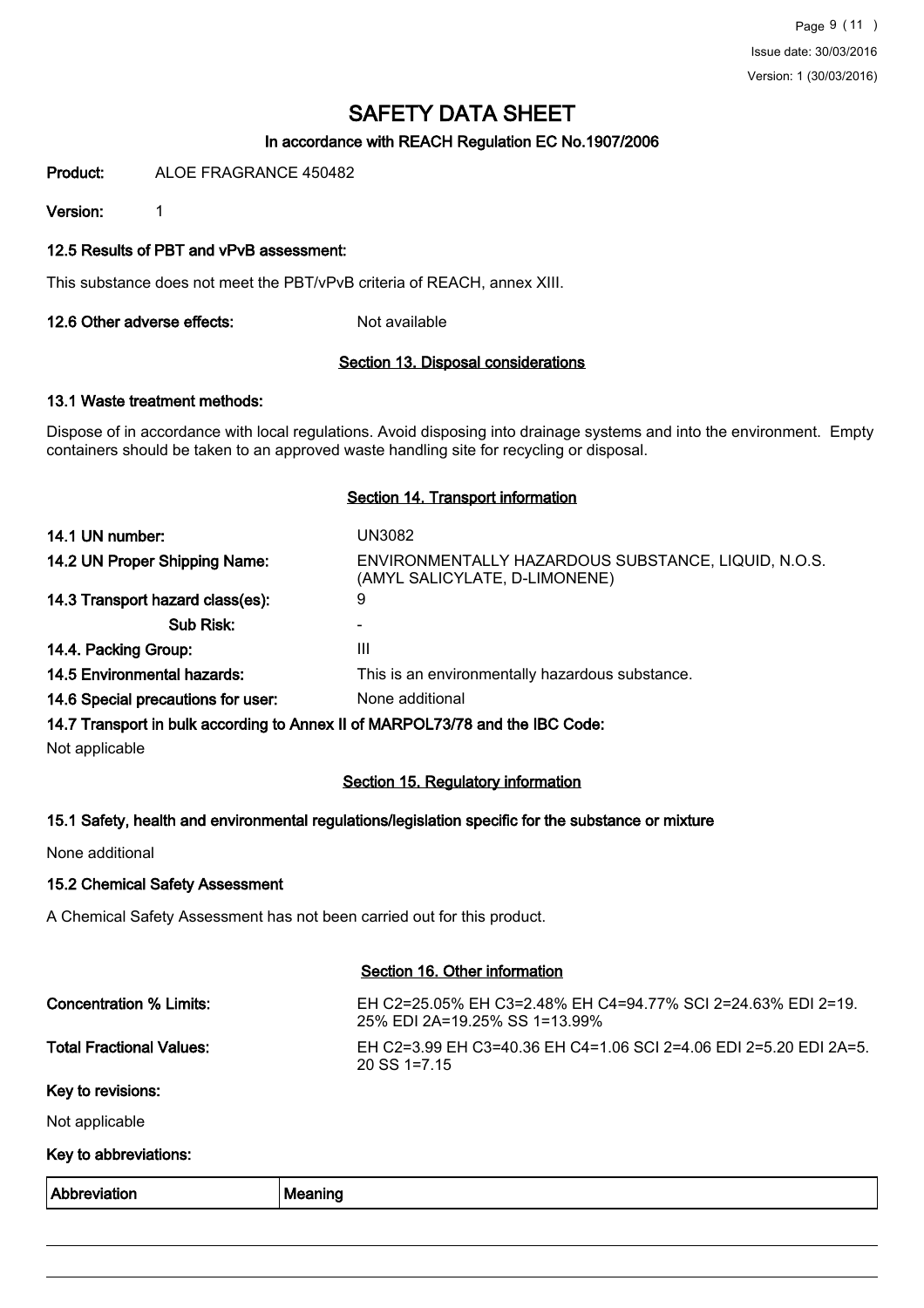Page 10 (11 ) Issue date: 30/03/2016 Version: 1 (30/03/2016)

# SAFETY DATA SHEET

# In accordance with REACH Regulation EC No.1907/2006

# Product: ALOE FRAGRANCE 450482

#### Version: 1

| AH <sub>1</sub>  | <b>Aspiration Hazard Category 1</b>                                                                                                 |
|------------------|-------------------------------------------------------------------------------------------------------------------------------------|
| ATO 4            | Acute Toxicity - Oral Category 4                                                                                                    |
| CAR <sub>2</sub> | Carcinogenicity Category 2                                                                                                          |
| EDI <sub>1</sub> | Eye Damage / Irritation Category 1                                                                                                  |
| EDI <sub>2</sub> | Eye Damage / Irritation Category 2                                                                                                  |
| EH A1            | Hazardous to the Aquatic Environment - Acute Hazard Category 1                                                                      |
| EH <sub>C1</sub> | Hazardous to the Aquatic Environment - Long-term Hazard Category 1                                                                  |
| EH <sub>C2</sub> | Hazardous to the Aquatic Environment - Long-term Hazard Category 2                                                                  |
| EH <sub>C3</sub> | Hazardous to the Aquatic Environment - Long-term Hazard Category 3                                                                  |
| FL <sub>3</sub>  | Flammable Liquid, Hazard Category 3                                                                                                 |
| H <sub>226</sub> | Flammable liquid and vapour.                                                                                                        |
| H302             | Harmful if swallowed.                                                                                                               |
| H304             | May be fatal if swallowed and enters airways.                                                                                       |
| H315             | Causes skin irritation.                                                                                                             |
| H317             | May cause an allergic skin reaction.                                                                                                |
| H318             | Causes serious eye damage.                                                                                                          |
| H319             | Causes serious eye irritation.                                                                                                      |
| H341             | Suspected of causing genetic defects (exposure route).                                                                              |
| H351             | Suspected of causing cancer (exposure route).                                                                                       |
| H400             | Very toxic to aquatic life.                                                                                                         |
| H410             | Very toxic to aquatic life with long lasting effects.                                                                               |
| H411             | Toxic to aquatic life with long lasting effects.                                                                                    |
| H412             | Harmful to aquatic life with long lasting effects.                                                                                  |
| MUT <sub>2</sub> | Germ Cell Mutagenicity Category 2                                                                                                   |
| P202             | Do not handle until all safety precautions have been read and understood.                                                           |
| P210             | Keep away from heat, sparks, open flames and hot surfaces. - No smoking.                                                            |
| P233             | Keep container tightly closed.                                                                                                      |
| P240             | Ground/bond container and receiving equipment.                                                                                      |
| P241             | Use explosion-proof electrical, ventilating and lighting equipment.                                                                 |
| P242             | Use only non-sparking tools.                                                                                                        |
| P243             | Take precautionary measures against static discharge.                                                                               |
| P261             | Avoid breathing vapour or dust.                                                                                                     |
| P264             | Wash hands and other contacted skin thoroughly after handling.                                                                      |
| P270             | Do not eat, drink or smoke when using this product.                                                                                 |
| P272             | Contaminated work clothing should not be allowed out of the workplace.                                                              |
| P273             | Avoid release to the environment.                                                                                                   |
| P280             | Wear protective gloves/eye protection/face protection.                                                                              |
| P301/310         | IF SWALLOWED: Immediately call a POISON CENTER or doctor/physician.                                                                 |
| P301/312         | IF SWALLOWED: call a POISON CENTER or doctor/physician if you feel unwell.                                                          |
| P302/352         | IF ON SKIN: Wash with plenty of soap and water.                                                                                     |
| P303/361/353     | IF ON SKIN (or hair): Remove/take off immediately all contaminated clothing. Rinse skin with<br>water/shower.                       |
| P305/351/338     | IF IN EYES: Rinse cautiously with water for several minutes. Remove contact lenses, if present and easy<br>to do. Continue rinsing. |